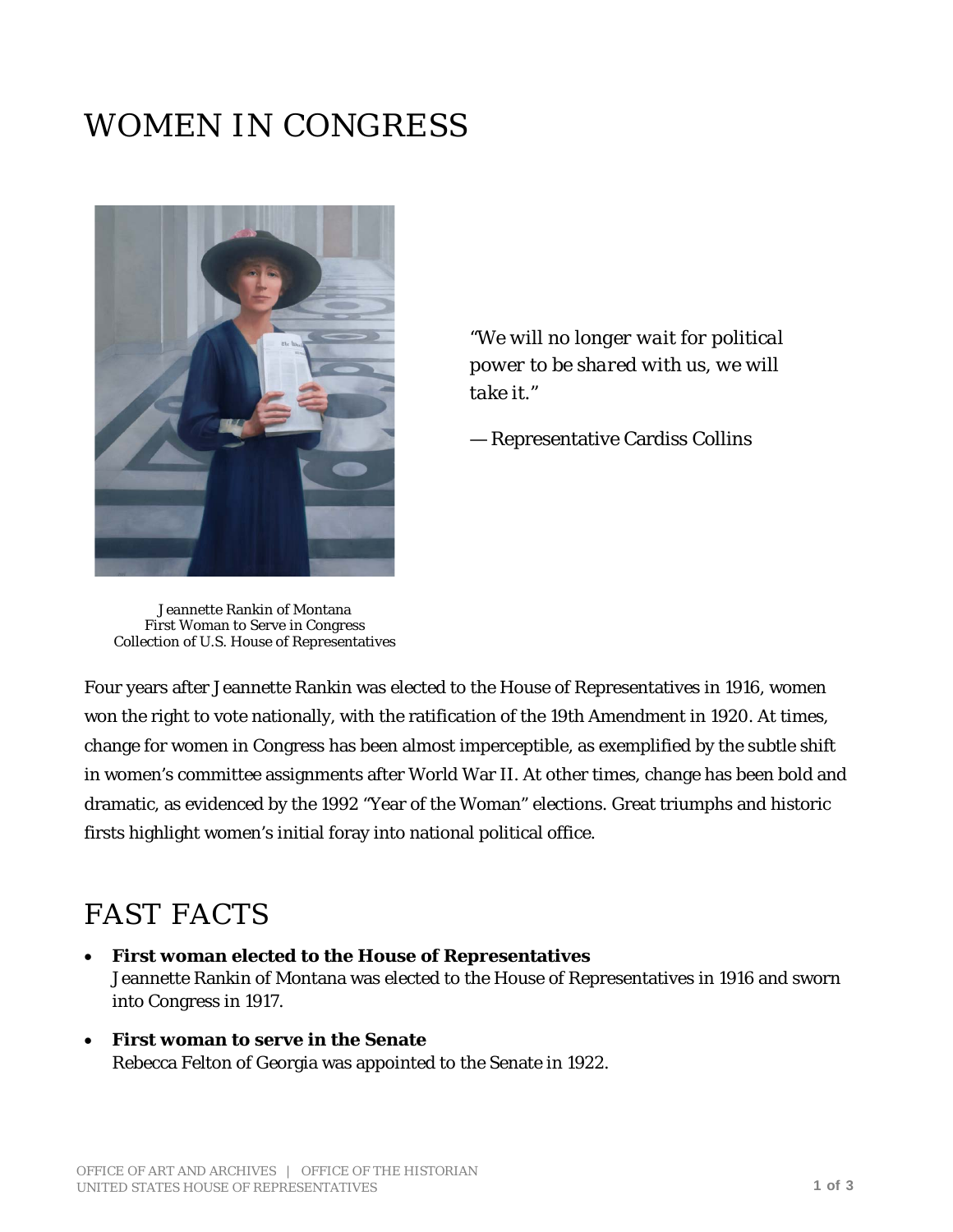- **First woman elected to the Senate** Hattie Caraway of Arkansas was elected to the Senate in 1931.
- **First Asian-American woman elected to Congress** Patsy Mink of Hawaii was elected to the House of Representatives in 1964.
- **First African-American woman elected to Congress** Shirley Chisholm of New York was elected to the House of Representatives in 1968.
- **First Hispanic woman elected to Congress** Ileana Ros-Lehtinen of Florida was elected to the House of Representatives in 1989.
- **First woman to preside over the House of the Representatives** Alice Robertson of Oklahoma was the first woman to preside over the House Chamber in 1922.
- **First woman to preside over the Senate** Hattie Caraway of Arkansas was the first woman to preside over the Senate Chamber in 1943.
- **First woman to chair a committee in the House of Representatives** Mae Ella Nolan of California was the first woman to chair a House committee in 1923.
- **First woman to chair a committee in the Senate** Hattie Caraway of Arkansas was the first woman to chair a Senate committee in 1933.
- **First woman elected to party leadership in Congress** Chase Going Woodhouse of Connecticut was the first woman to be elected to a party leadership position in 1949.
- **First woman Speaker of the House of Representatives** Nancy Pelosi of California was the first woman elected Speaker of the House of Representatives in 2007.
- **Most committees chaired by a woman Member of Congress** Mary Norton holds the distinction of the most committees chaired by a woman (four).
- **Longest congressional tenure for a woman Member of Congress** On March 17, 2012, Barbara Mikulski of Maryland became the longest serving woman in the history of Congress. First elected to the House in 1976, she won election to the Senate a decade later in 1986.
- **Longest congressional tenure for a woman House Member** Edith Nourse Rogers of Massachusetts has the longest congressional tenure of any woman House Member—35 years.
- **State with the most women Members of Congress** Historically, California has had the most women Members in Congress.